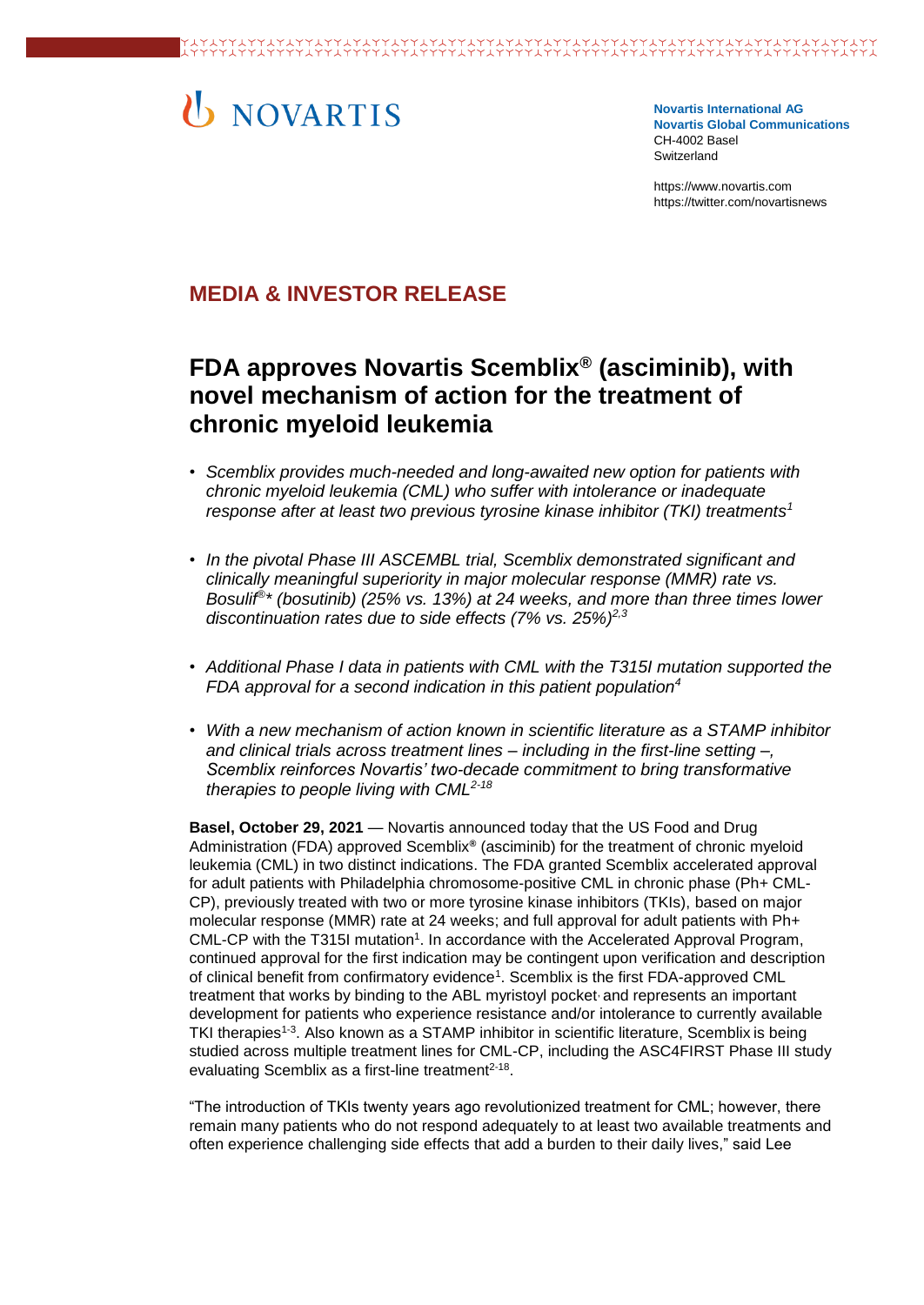Greenberger, Chief Scientific Officer at The Leukemia & Lymphoma Society. "The approval of Scemblix may offer hope to patients by addressing gaps in CML care."

For many patients, current treatment for CML may be limited by intolerance or resistance, and sequential use of available TKIs is associated with increased failure rates<sup>19-26</sup>. In an analysis of patients with CML treated with two prior TKIs, approximately 55% reported intolerance to previous treatment<sup>27</sup>. Additionally, a pooled analysis in the second-line setting showed that up to 70% of patients are unable to achieve major molecular response (MMR) within two years of follow-up28-30. Moreover, patients who develop the T315I mutation are resistant to most available TKIs, leaving them at an increased risk of disease progression<sup>4</sup>.

"CML can be difficult to treat when currently available treatments fail patients, when treatment side effects cannot be tolerated, or sometimes both," expressed Dr. Michael J. Mauro\*\*, Hematologist and Myeloproliferative Neoplasms Program Leader at Memorial Sloan Kettering Cancer Center (MSK). "The addition of Scemblix into the CML treatment landscape gives us a novel approach to combat this blood cancer, helping address clinical challenges in patients struggling after switching to a second treatment, as well as in patients who develop the T315I mutation and face significantly worse outcomes."

The FDA approval of Scemblix is based on results from the Phase III ASCEMBL trial and a Phase I (NCT02081378) study that included patients with Ph+ CML-CP with the T315I mutation.

In patients with Ph+ CML-CP who had experienced resistance or intolerance to at least two TKIs, the ASCEMBL trial showed that<sup>1-3</sup>:

- Scemblix nearly doubled the MMR rate vs. Bosulif<sup>®</sup> (bosutinib)<sup>\*</sup> at 24 weeks (25% vs. 13% [*P=*0.029])
- The proportion of patients who discontinued treatment due to adverse reactions was more than three times lower in the Scemblix arm  $(n = 156)$  vs. patients in the Bosulif arm (n = 76) (7% vs. 25%)
- The most common (incidence ≥ 20%) adverse reactions and laboratory abnormalities in the Scemblix arm were, respectively: upper respiratory tract infections and musculoskeletal pain; decrease in platelet and neutrophil counts, decrease in hemoglobin; increase in triglycerides, creatine kinase and alanine aminotransferase (ALT)

"After more than two decades of reimagining CML care, we continue to boldly push the boundaries of innovation to transform the standard-of-care and help even more patients living with this disease," said Susanne Schaffert, PhD, President, Novartis Oncology. "We would like to thank all those who have been involved in helping to advance this new and important breakthrough."

Scemblix is currently available for physicians to prescribe to appropriate patients in the US.

Additional efficacy and safety details for Scemblix, including data on patients with the T315I mutation, and full Prescribing Information can be found at https://www.novartis.us/sites/www.novartis.us/files/scemblix.pdf.

## **About Scemblix® (asciminib)**

Scemblix (asciminib) is indicated for the treatment of adult patients with Ph+ CML-CP pretreated with two or more TKIs, as well as adult patients with Ph+ CML-CP with the T315I mutation<sup>1</sup>. The first indication is approved under the US FDA Accelerated Approval Program based on MMR rate at 24 weeks; continued approval for the first indication may be contingent upon verification and description of clinical benefit from confirmatory evidence.

Scemblix is the first FDA-approved CML treatment that binds to the ABL myristoyl pocket<sup>1</sup>. This novel mechanism of action, also known in scientific literature as a STAMP inhibitor, may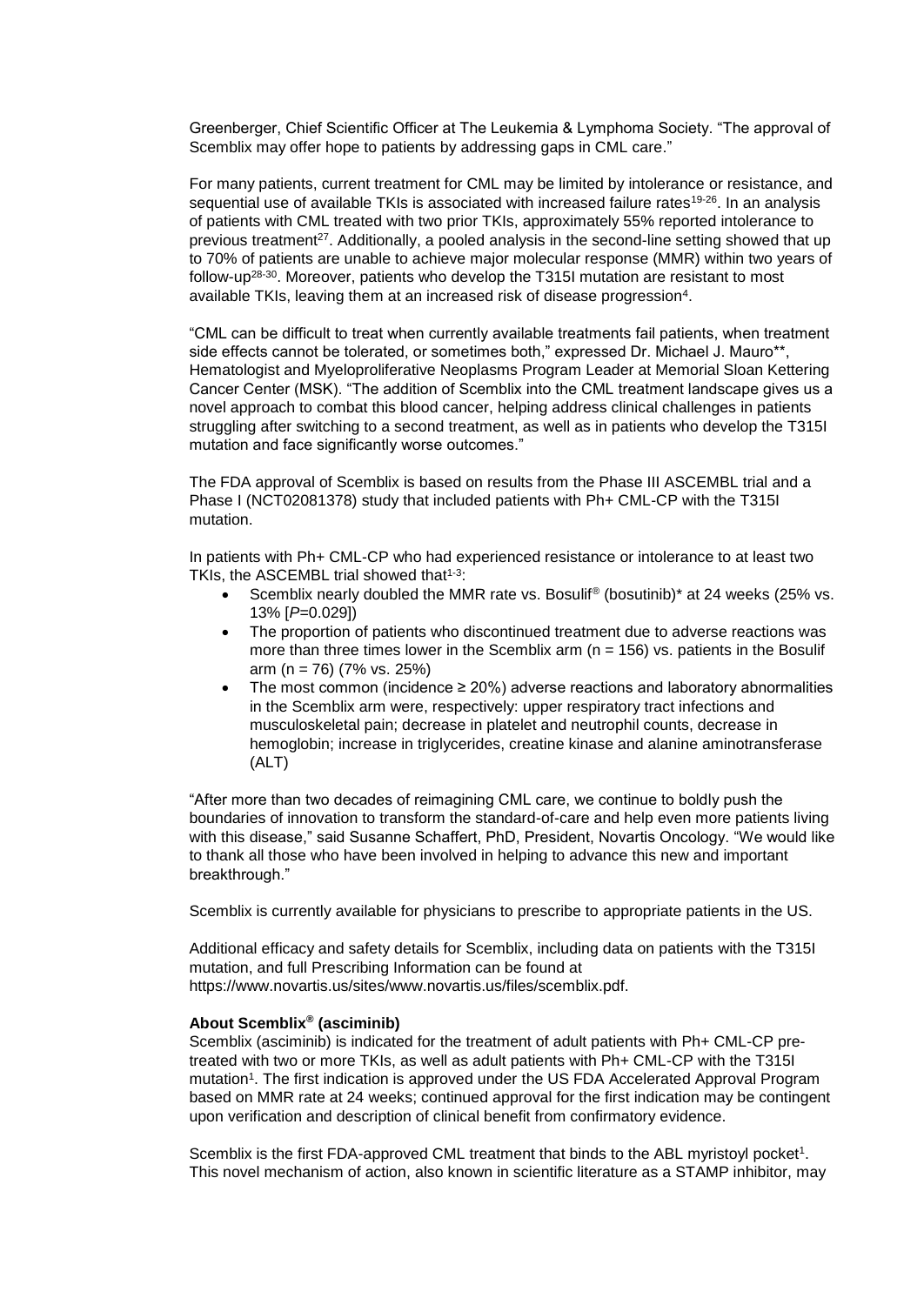help address resistance in patients with CML previously treated with two or more TKIs and overcome mutations at the defective BCR-ABL1 gene, which is associated with the overproduction of leukemic cells<sup>2-11</sup>. Scemblix has also been shown to limit off-target activity in pre-clinical studies<sup>31</sup>.

Novartis has initiated regulatory filings for Scemblix in multiple countries and regions across the globe.

Scemblix represents an important development for patients who experience resistance and/or intolerance to currently available TKI therapies, and it is being studied across multiple treatment lines for CML-CP<sup>2-18</sup>. Specifically, the ASC4FIRST Phase III study (NCT04971226) evaluates Scemblix as a first-line treatment and is in the recruitment phase<sup>13</sup>.

### **About Novartis Commitment to CML**

Novartis has a long-standing scientific commitment to patients living with CML. For more than 20 years, our bold science has helped transform CML into a chronic disease for many patients. Despite these advancements, we're not standing still. We continue to research ways to target the disease, seeking to address the challenges with treatment resistance and/or intolerance that many patients face. Novartis also continues to reimagine CML care through its commitment to sustainable access for patients and collaboration with the global CML community.

#### **Indication**

SCEMBLIX® (asciminib) tablets is a prescription medicine used to treat adults with Philadelphia chromosome-positive chronic myeloid leukemia (Ph+ CML) in chronic phase (CP), previously treated with 2 or more tyrosine kinase inhibitor (TKI) medicines. The effectiveness of SCEMBLIX in these patients is based on a study that measured major molecular response (MMR) rates. No clinical information is available to show if these patients treated with SCEMBLIX live longer or if their symptoms improve. Ongoing studies exist to find out how SCEMBLIX works over a longer period of time.

SCEMBLIX is also approved for use in adults with Ph+ CML in CP with the T315I mutation.

It is not known if SCEMBLIX is safe and effective in children.

## **Important Safety Information**

SCEMBLIX® (asciminib) tablets may cause low platelet counts (thrombocytopenia), low white blood cell counts (neutropenia), and low red blood cell counts (anemia). Patients should tell their doctor right away if they have unexpected bleeding or easy bruising; blood in their urine or stools; fever; or any signs of an infection. SCEMBLIX may increase enzymes in the patient's blood called amylase and lipase, which may be a sign of inflammation of the pancreas (pancreatitis). Patients should tell their doctor right away if they have sudden stomach-area pain or discomfort, nausea, or vomiting. During treatment with SCEMBLIX, doctors may check their patients' blood pressure and treat any high blood pressure as needed. Patients should tell their doctor if they develop elevated blood pressure or symptoms of high blood pressure including confusion, headaches, dizziness, chest pain, or shortness of breath.

If a patient has an allergic reaction while on SCEMBLIX, they should stop taking SCEMBLIX and get medical help right away. Signs or symptoms of an allergic reaction include trouble breathing or swallowing; feeling dizzy or faint; swelling of the face, lips, or tongue; fever; skin rash or flushing; or a fast heartbeat. SCEMBLIX may cause heart and blood vessel problems, including heart attack; stroke; blood clots or blockage of patient's arteries; heart failure; and abnormal heartbeat which can be serious and may sometimes lead to death. These heart and blood vessel problems can happen in people with risk factors or a history of these problems and/or previously treated with multiple TKI medicines. Patients should tell their doctor right away if they get shortness of breath; chest pain or pressure; a feeling like their heart is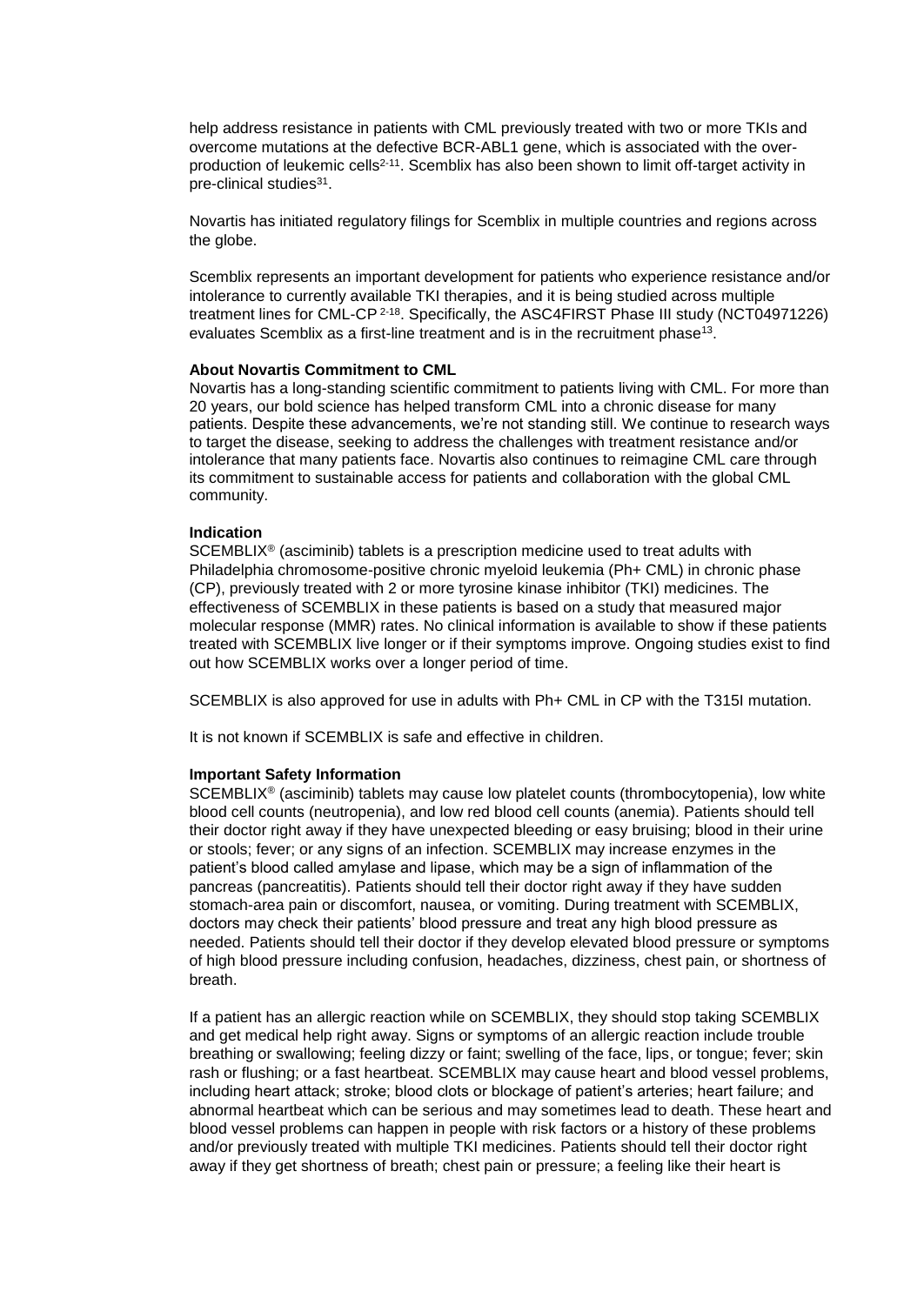beating too fast or they feel abnormal heartbeats; swelling in their ankles or feet; dizziness; weight gain; numbness or weakness on one side of their body; decreased vision or loss of vision; trouble talking; pain in their arms, legs, back, neck, or jaw; headache; or severe stomach-area pain.

Before taking SCEMBLIX, patients should tell their doctor about all of their medical conditions, including if they have a history of pancreatitis; a history of heart problems; or blood clots in their arteries and veins (types of blood vessels). SCEMBLIX can harm an unborn baby. Women should tell their doctor right away if they become pregnant or think they may be pregnant during treatment with SCEMBLIX. Women who are able to become pregnant should have a pregnancy test before they start SCEMBLIX and should use effective birth control during treatment and for 1 week after the last dose of SCEMBLIX. Women should not breastfeed during treatment and for 1 week after their last dose of SCEMBLIX.

Patients should tell their doctor about all the medicines they take, including prescription medicines, over-the-counter medicines, vitamins, and herbal supplements. SCEMBLIX and other medicines may affect each other, causing side effects. The most common side effects of SCEMBLIX include nose, throat, or sinus (upper respiratory tract) infections; muscle, bone, or joint pain; rash; tiredness; nausea; and diarrhea. The most common blood test abnormalities include decreased blood counts of platelets, white blood cells, and red blood cells; and increased blood levels of triglycerides, creatine kinase, liver enzymes, or pancreas enzymes (amylase and lipase).

Please see full Prescribing Information for SCEMBLIX, available at https://www.novartis.us/sites/www.novartis.us/files/scemblix.pdf.

#### **Disclaimer**

This press release contains forward-looking statements within the meaning of the United States Private Securities Litigation Reform Act of 1995. Forward-looking statements can generally be identified by words such as "potential," "can," "will," "plan," "may," "could," "would," "expect," "anticipate," "seek," "look forward," "believe," "committed," "investigational," "pipeline," "launch," or similar terms, or by express or implied discussions regarding potential marketing approvals, new indications or labeling for the investigational or approved products described in this press release, or regarding potential future revenues from such products. You should not place undue reliance on these statements. Such forward-looking statements are based on our current beliefs and expectations regarding future events, and are subject to significant known and unknown risks and uncertainties. Should one or more of these risks or uncertainties materialize, or should underlying assumptions prove incorrect, actual results may vary materially from those set forth in the forward-looking statements. There can be no guarantee that the investigational or approved products described in this press release will be submitted or approved for sale or for any additional indications or labeling in any market, or at any particular time. Nor can there be any guarantee that such products will be commercially successful in the future. In particular, our expectations regarding such products could be affected by, among other things, the uncertainties inherent in research and development, including clinical trial results and additional analysis of existing clinical data; regulatory actions or delays or government regulation generally; global trends toward health care cost containment, including government, payor and general public pricing and reimbursement pressures and requirements for increased pricing transparency; our ability to obtain or maintain proprietary intellectual property protection; the particular prescribing preferences of physicians and patients; general political, economic and business conditions, including the effects of and efforts to mitigate pandemic diseases such as COVID-19; safety, quality, data integrity or manufacturing issues; potential or actual data security and data privacy breaches, or disruptions of our information technology systems, and other risks and factors referred to in Novartis AG's current Form 20-F on file with the US Securities and Exchange Commission. Novartis is providing the information in this press release as of this date and does not undertake any obligation to update any forward-looking statements contained in this press release as a result of new information, future events or otherwise.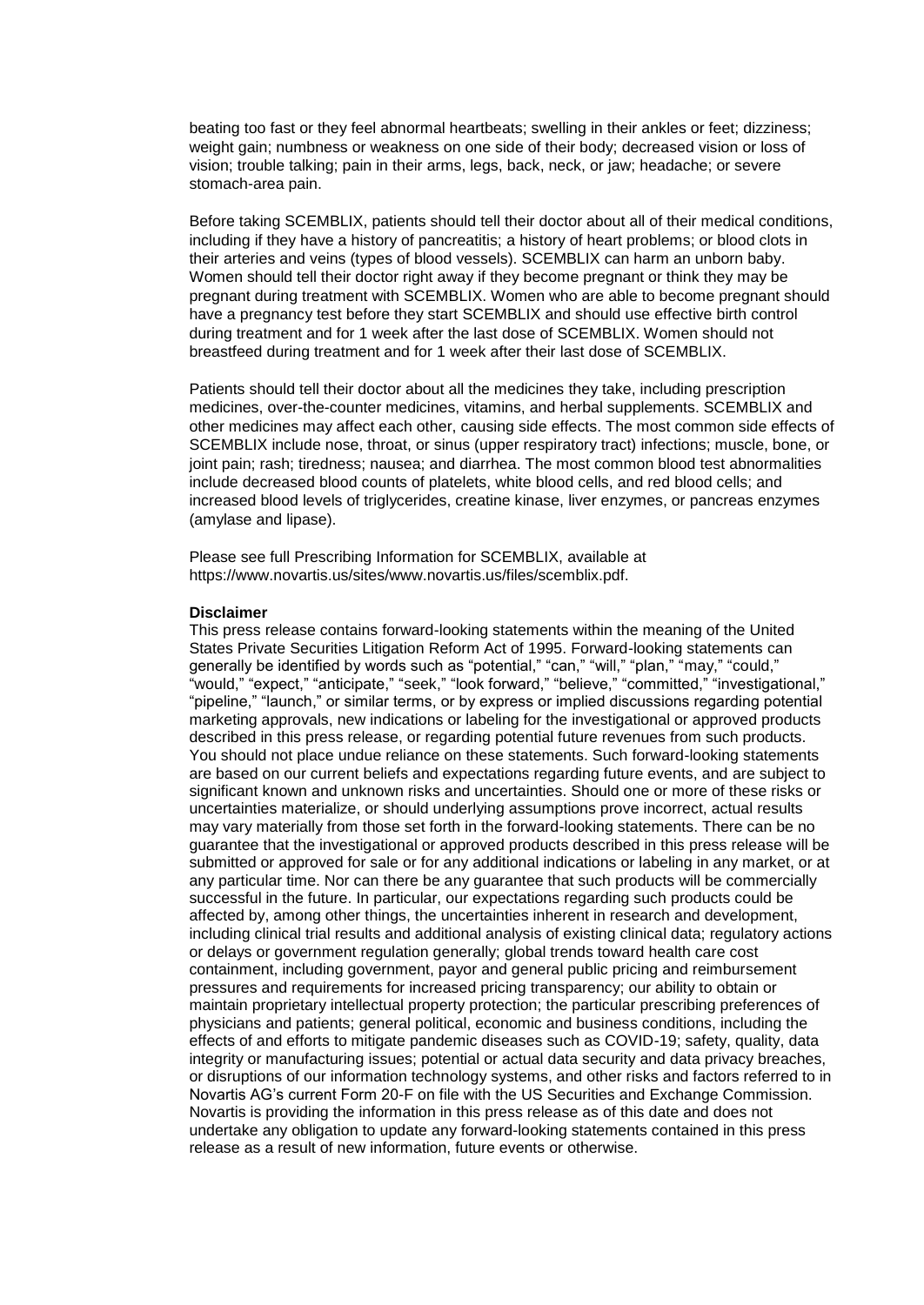# **About Novartis**

Novartis is reimagining medicine to improve and extend people's lives. As a leading global medicines company, we use innovative science and digital technologies to create transformative treatments in areas of great medical need. In our quest to find new medicines, we consistently rank among the world's top companies investing in research and development. Novartis products reach nearly 800 million people globally and we are finding innovative ways to expand access to our latest treatments. About 108,000 people of more than 140 nationalities work at Novartis around the world. Find out more at https://www.novartis.com.

Novartis is on Twitter. Sign up to follow @Novartis at **<https://twitter.com/novartisnews>** For Novartis multimedia content, please visit **https:/[/www.novartis.com/news/media-library](http://www.novartis.com/news/media-library)** For questions about the site or required registration, please contact [media.relations@novartis.com](mailto:media.relations@novartis.com)

\* Bosulif is a registered trademark of Pfizer.

\*\* Disclosure: Dr. Mauro has provided consulting services to Novartis.

#### **References**

- 1. Scemblix [prescribing information]. East Hanover, NJ: Novartis Pharmaceuticals Corp; 2021.
- 2. Rea D, et al. A Phase 3, Open-Label, Randomized Study of Asciminib, a STAMP Inhibitor, vs Bosutinib in CML After≥ 2 Prior TKIs. *Blood*. 2021. DOI: 10.1182/blood.2020009984. PMID: 34407542.
- 3. Novartis Data on File, 2021.
- 4. Cortes JE, et al. Asciminib, a First-in-Class STAMP Inhibitor, Provides Durable Molecular Response in Patients (pts) with Chronic Myeloid Leukemia (CML) Harboring the T315I Mutation: Primary Efficacy and Safety Results from a Phase 1 Trial. Oral presentation at: ASH Annual Meeting; Dec. 7, 2020
- 5. Wylie AA, et al. The allosteric inhibitor ABL001 enables dual targeting of BCR–ABL1. *Nature*. 2017;543(7647):733-737.
- 6. Schoepfer J, et al. Discovery of Asciminib (ABL001), an Allosteric Inhibitor of the Tyrosine Kinase Activity of BCR-ABL1. *J Med Chem*. 2018;61(18):8120-8135.
- 7. Hughes TP, et al. Asciminib in Chronic Myeloid Leukemia after ABL Kinase Inhibitor Failure. N Engl J Med. 2019; 381(24):2315-2326.
- 8. Hughes TP, et al. Expanded Phase 1 Study of ABL001, a Potent, Allosteric Inhibitor of BCR-ABL, Reveals Significant and Durable Responses in Patients with CML-Chronic Phase with Failure of Prior TKI Therapy. Poster presented at: ASH Annual Meeting & Exposition; Dec. 5, 2016.
- 9. Ottmann OG, et al. ABL001, a Potent, Allosteric Inhibitor of BCR-ABL, Exhibits Safety and Promising Single-Agent Activity in a Phase I Study of Patients with CML with Failure of Prior TKI Therapy. *Blood*. 2015;126(23):138.
- 10. Mauro MJ, et al. Combination of Asciminib Plus Nilotinib (NIL) or Dasatinib (DAS) in Patients (PTS) with Chronic Myeloid Leukemia (CML): Results from a Phase 1 Study. Poster presented at: EHA Annual Meeting; June 15, 2019.
- 11. Cortes JE, et al. Combination Therapy Using Asciminib Plus Imatinib (IMA) in Patients (PTS) with Chronic Myeloid Leukemia (CML): Results from a Phase 1 Study. Poster presented at: EHA Annual Meeting; June 15, 2019.
- 12. ClinicalTrials.gov. 2017. Study of Efficacy of CML-CP Patients Treated with ABL001 Versus Bosutinib, Previously Treated With 2 or More TKIs. [online] Available at: https://clinicaltrials.gov/ct2/show/NCT03106779.
- 13. ClinicalTrials.gov. 2021. A Study of Oral Asciminib Versus Other TKIs in Adult Patients With Newly Diagnosed Ph+ CML-CP. [online] Available at: https://clinicaltrials.gov/ct2/show/NCT04971226.
- 14. ClinicalTrials.gov. 2020. Asciminib in Monotherapy for Chronic Myeloid Leukemia in Chronic Phase (CML-CP) With and WithoutT315I Mutation (AIM4CML). [online] Available at: https://clinicaltrials.gov/ct2/show/NCT04666259.
- 15. ClinicalTrials.gov. 2018. Study of Efficacy And Safety Of Asciminib In Combination With Imatinib In Patients With Chronic Myeloid Leukemia In Chronic Phase (CML-CP). [online] Available at: https://clinicaltrials.gov/ct2/show/NCT03578367.
- 16. ClinicalTrials.gov. 2021. Study of Efficacy and Safety of CML-CP Patients Treated With Asciminib Versus Best Available Therapy, Previously Treated With 2 or More Tyrosine Kinase Inhibitors. [online] Available at: https://clinicaltrials.gov/ct2/show/NCT04795427.
- 17. ClinicalTrials.gov. 2014. A Phase I Study of Oral ABL001 in Patients With CML or Ph+ ALL. [online] Available at: [https://clinicaltrials.gov/ct2/show/NCT02081378.](https://clinicaltrials.gov/ct2/show/NCT02081378)
- 18. ClinicalTrials.gov. 2021 Asciminib Treatment Optimization in ≥ 3rd Line CML-CP. [online] Available at: https://clinicaltrials.gov/ct2/show/NCT04948333
- 19. Flis S, et al. Chronic myelogenous leukemia, a still unsolved problem: pitfalls and new therapeutic possibilities. *Drug Des Devel Ther.* 2019;13:825-843.
- 20. Akard LP, et al. The "Hit Hard and Hit Early" Approach to the Treatment of Chronic Myeloid Leukemia: Implications of the Updated National Comprehensive Cancer Network Clinical Practice Guidelines for RoutinePractice. *Clin Adv Hematol Oncol.* 2013;11(7):421-432.